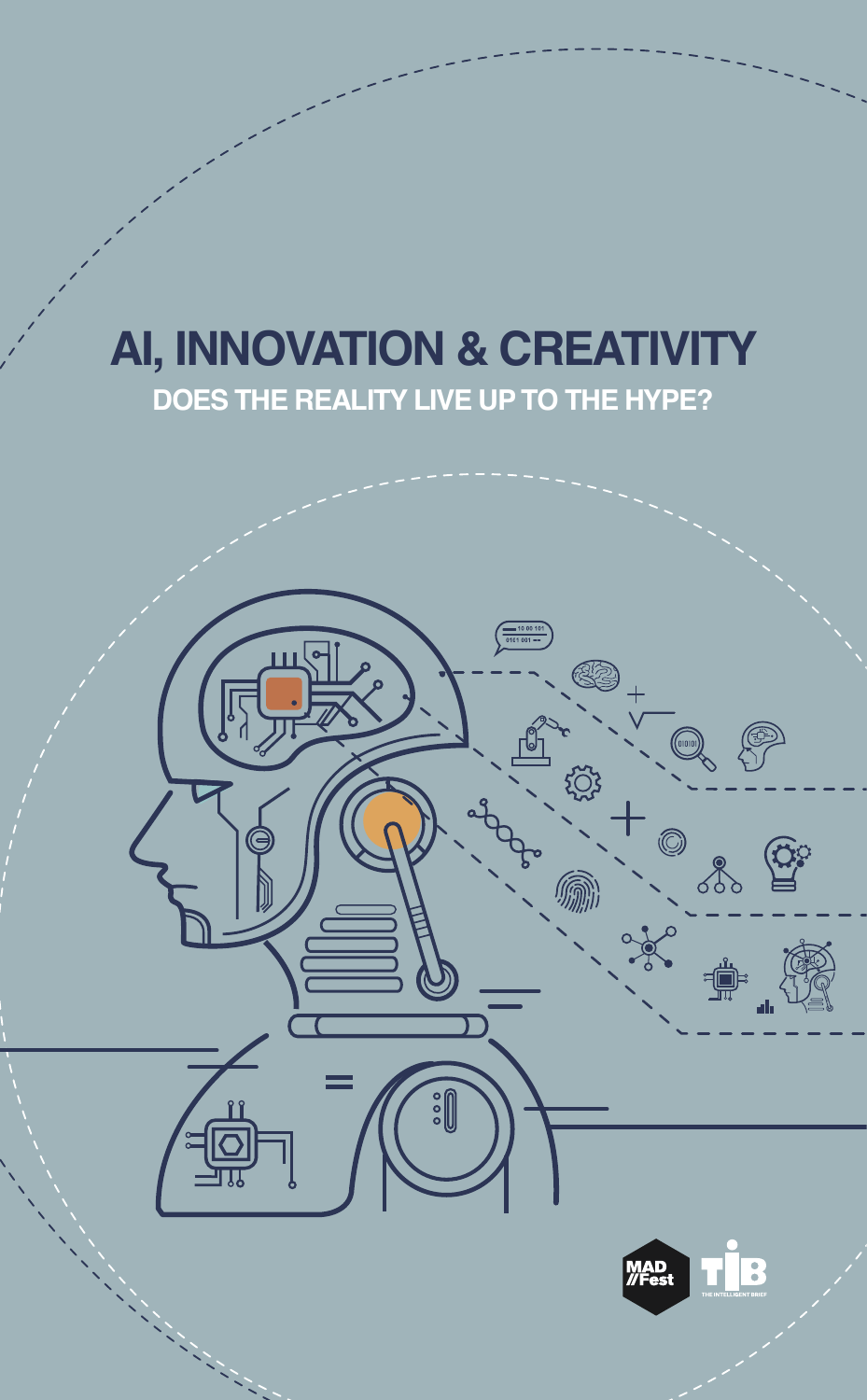The marketing industry has not been slow to adapt to new technologies and I'm sure we can all recite numerous examples where businesses have been using AI to create a new or better consumer experience.

At  $\mathbf{T}$   $\mathbf{B}$ , we believe there is an opportunity to utilise AI much further upstream, to use it in the early stages of idea generation and innovation to fast track ideas that work and kill those that don't, thus solving the innovation challenge faced by many brands and agencies of getting products and services in the hands of consumers quickly or as a client once said **"Helping us Fail Faster to Win Bigger".**

We believe that there is a huge opportunity to use creative AI across a range of business areas as a source of inspiration, to rapidly broaden the starting point for strategic challenges and reach exceptional creative solutions by gathering relevant (publicly available) consumer data in a cost-effective way.

This survey was commissioned to see if our assumption is shared. **We wanted to understand how the industry feels about the use of Artificial Intelligence (AI) and Machine Learning (ML)** to gauge how this technology is currently being deployed and find out what, if anything, is stopping internal adoption.

More specifically, from a strategy, innovation and creativity perspective, we wanted to find out whether people felt there is an opportunity to use AI for strategic creativity and if not, why not?

"How can we as a multinational business, get new products or services to market quicker?

To quicky learn whether consumers will buy or to kill a launch before wasting too much money?"

Global Innovation Director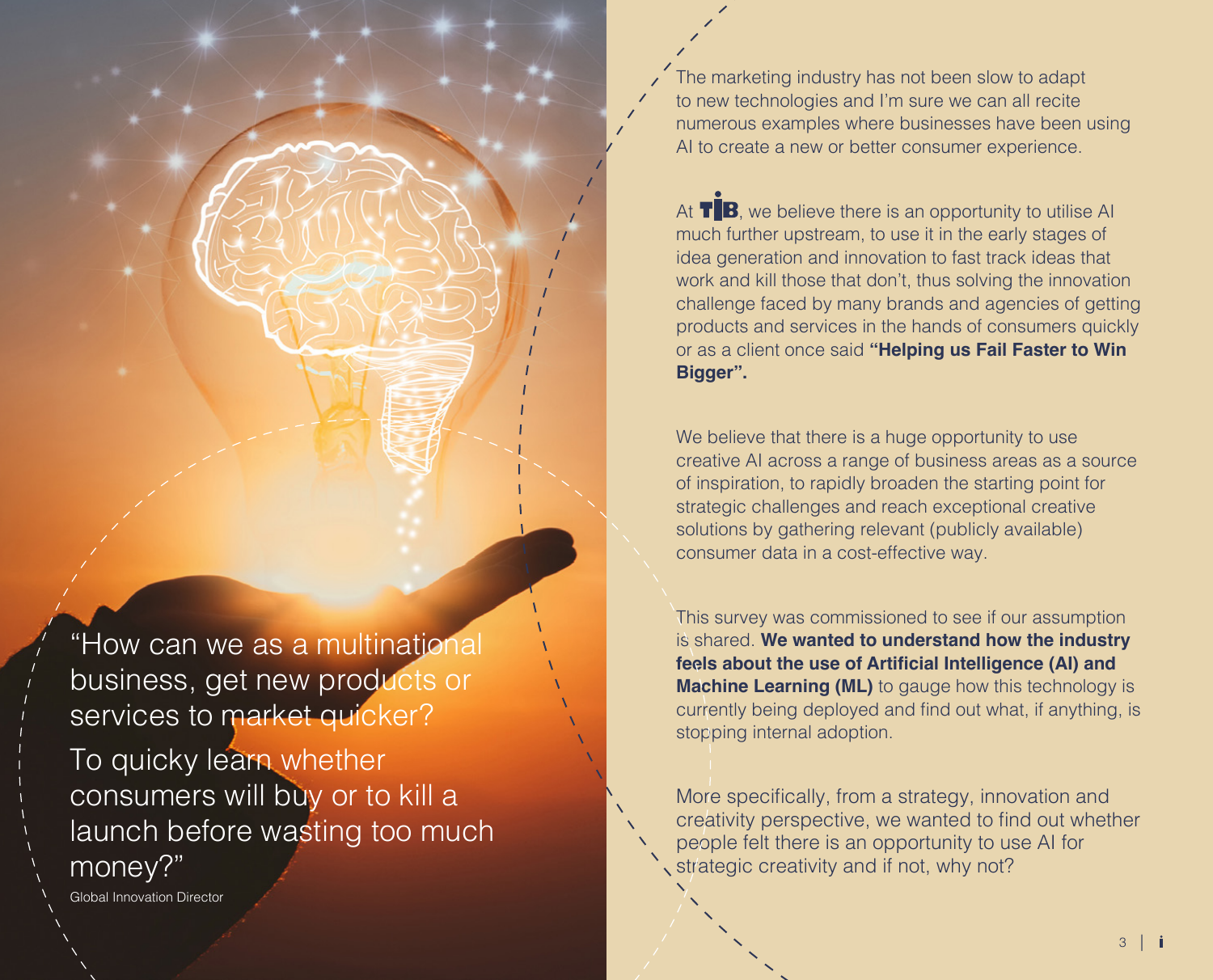### **THE SURVEY**

The survey itself was distributed via the MADFEST network to over 1000 agencies, brands and industry leaders and was split into 3 parts: **Process, AI & Ethics.** 

As Fig 1 below shows, the respondents were a mix of people from different marketing disciplines which also included input from consultants, sales professionals, technologists and production specialists (22% other)

#### **Fig 1.**

#### **What kind of function best describes your role?**

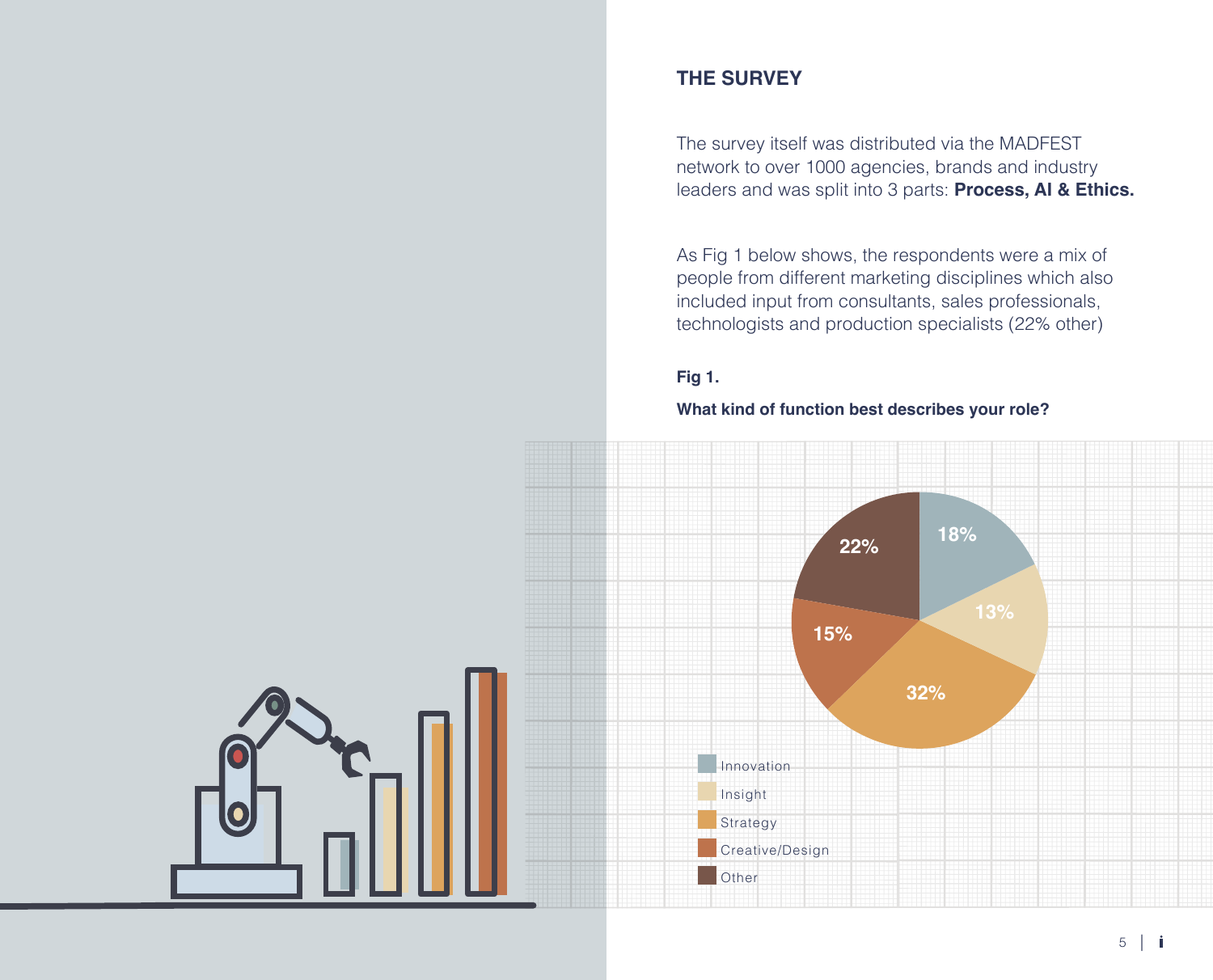The respondents were evenly split between agency & consumer facing business as Figure 2 shows

### **Fig 2.**

### **What kind of company do you work for?**





### **KEY THEMES**

### **1. Need to mix internal and external inspiration**

In order to understand the role AI can play in creativity we first wanted to understand how do people get creative?



With Internal workshops (30%) and Ideation sessions (23%) scoring highly, figure 3 shows that the majority of idea generation comes from an internal perspective. However, with 24% of our respondents attending conferences and events and 11% in favour of co-creation with consumers, external inspiration is still valued, so it seems that **if we can combine internal and external perspectives, we are on to a winner.**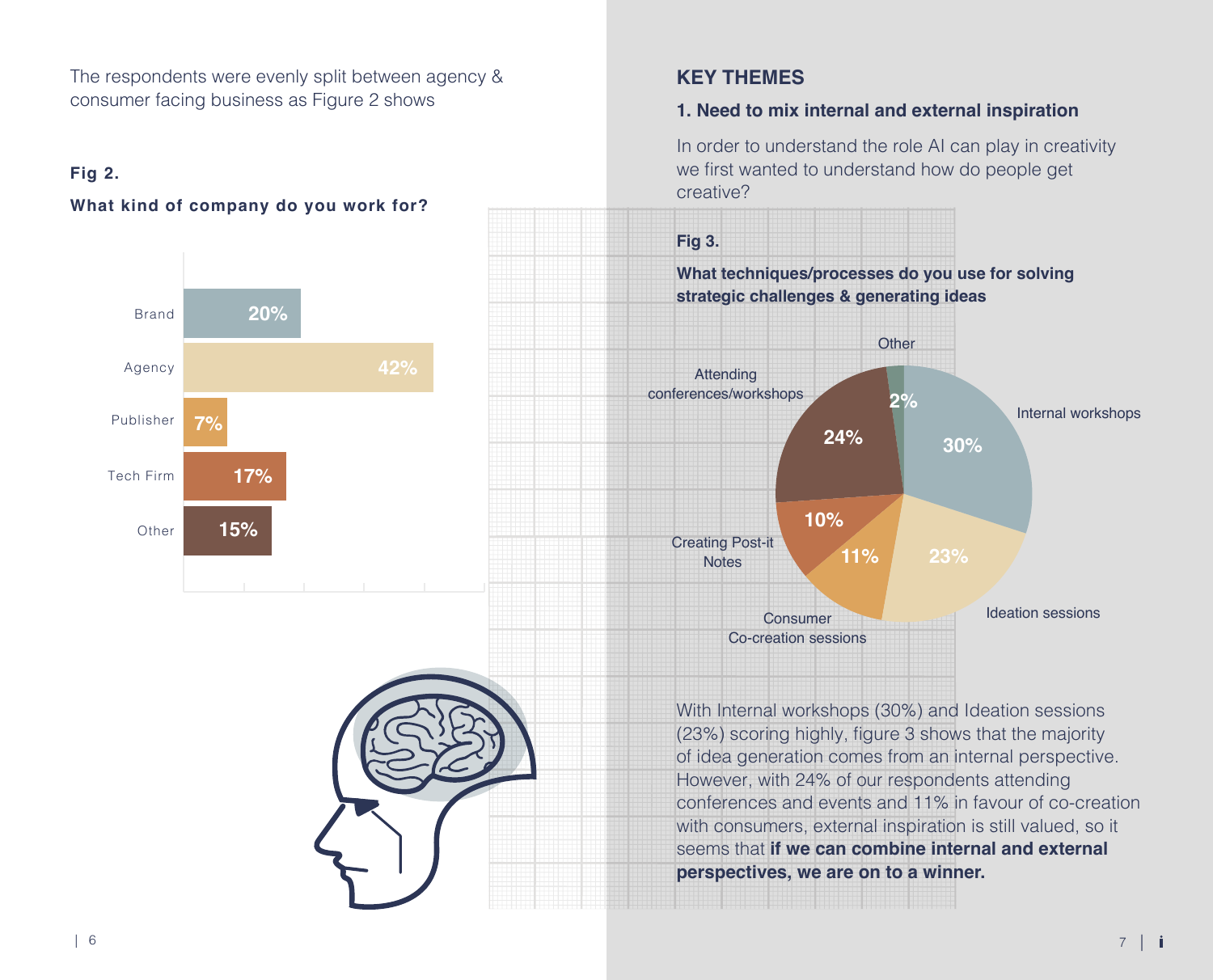### **2. Money & time is killing creativity**



Fig 4. above shows an overwhelming majority (73%) of our respondents feel budget and (41%) time are the biggest barriers to gaining internal buy-in which suggests there is an opportunity for rapid response and costeffective solutions.

Further exploration identifies that just over a third of our respondents (36%) need help convincing their wider business stakeholders that AI can help with idea generation and creativity for less and that it offers a scalable solution.

We see a similar trend when we put an internal view on idea generation (Fig 5). When asked what they find most tedious 50% of respondents cite lack of budget and 43% lack of time with 23% each for lack of stakeholder buy-in and scalability.

### **Fig 5.**

**What do you find the most tedious when trying to be creative/solve problems/come up with ideas?**

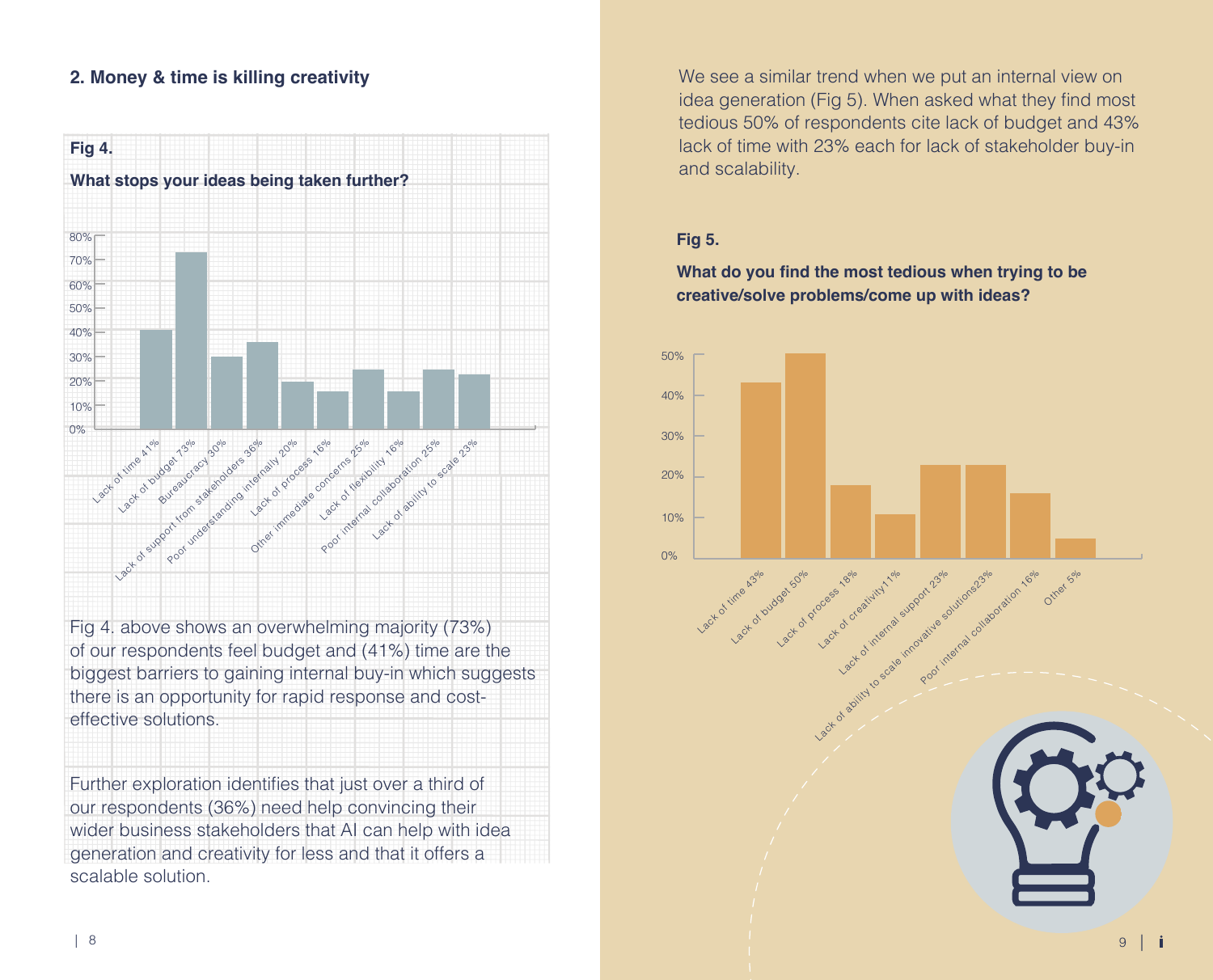#### **3. AI for strategic creativity is an opportunity area**

#### **Fig 6.**

#### **How do you use AI in your role?**



#### **Fig 7.**

#### **Do you anticipate using AI in the future?**



Perhaps unsurprisingly, the majority of our respondents are adopters of AI with only 34% not using AI in their role currently (Fig 6) and 92% anticipating that they will use AI in the future (Fig 7).

What our survey does highlight is that our hypothesis, that there is an opportunity for AI to be used creatively, and further upstream rings true as adoption of AI in creative (19%), design (3%), innovation 13%) and strategic decision making (11%) is relatively low.

This is further endorsed by the fact that our respondents feel that AI can help with a range of tasks where strategic creativity is required such as achieving action and impact from research and insight, improving business performance and tackling brand and innovation strategy (Fig 8)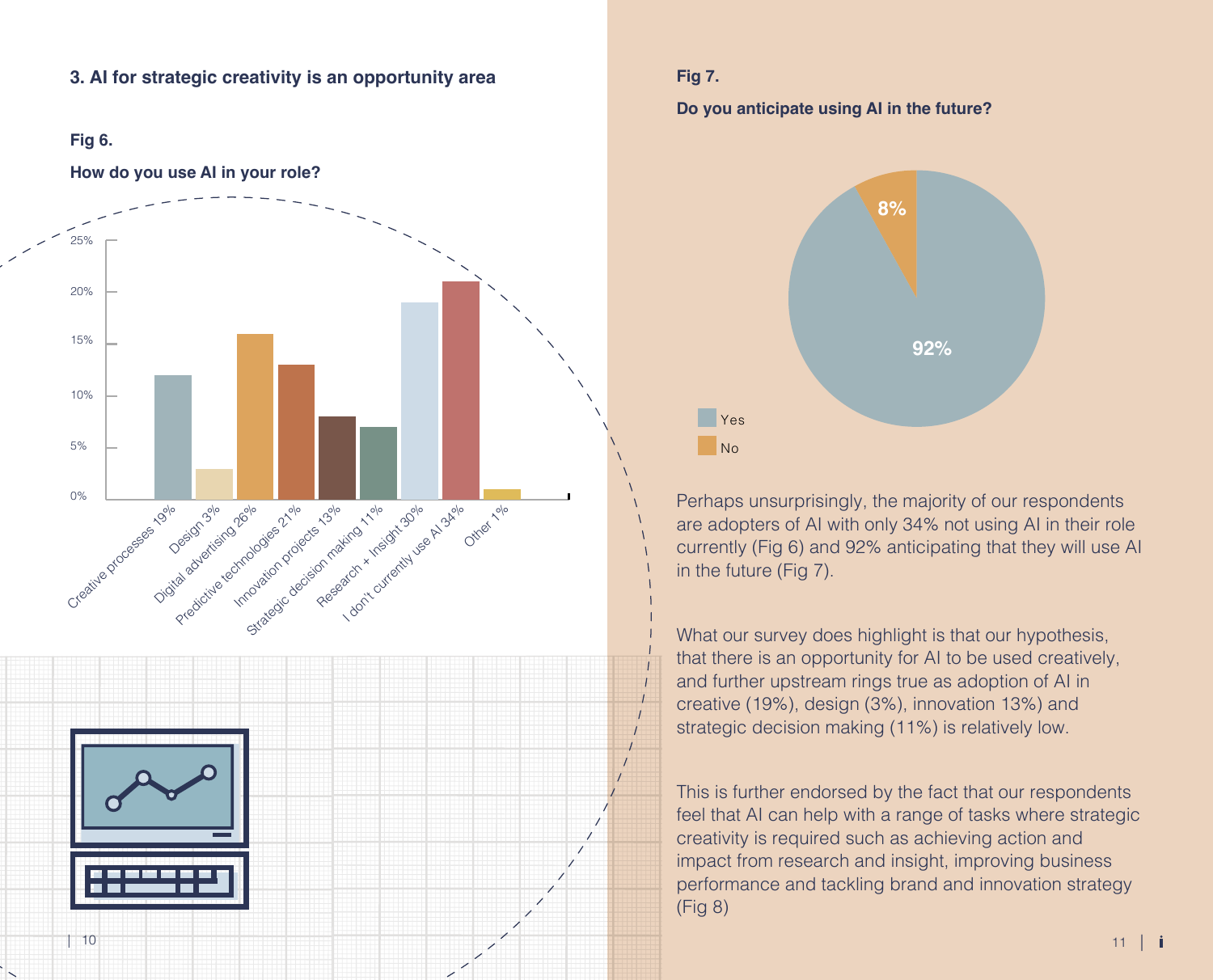### **Fig 8.**

**Do you think AI could help you with any of these tasks?**





### **4.AI cannot work alone**

When asked whether they felt AI could build a brand, our respondents we split as shown in Fig 9 below.

#### **Fig 9.**

### **Do you think AI can build a brand?**

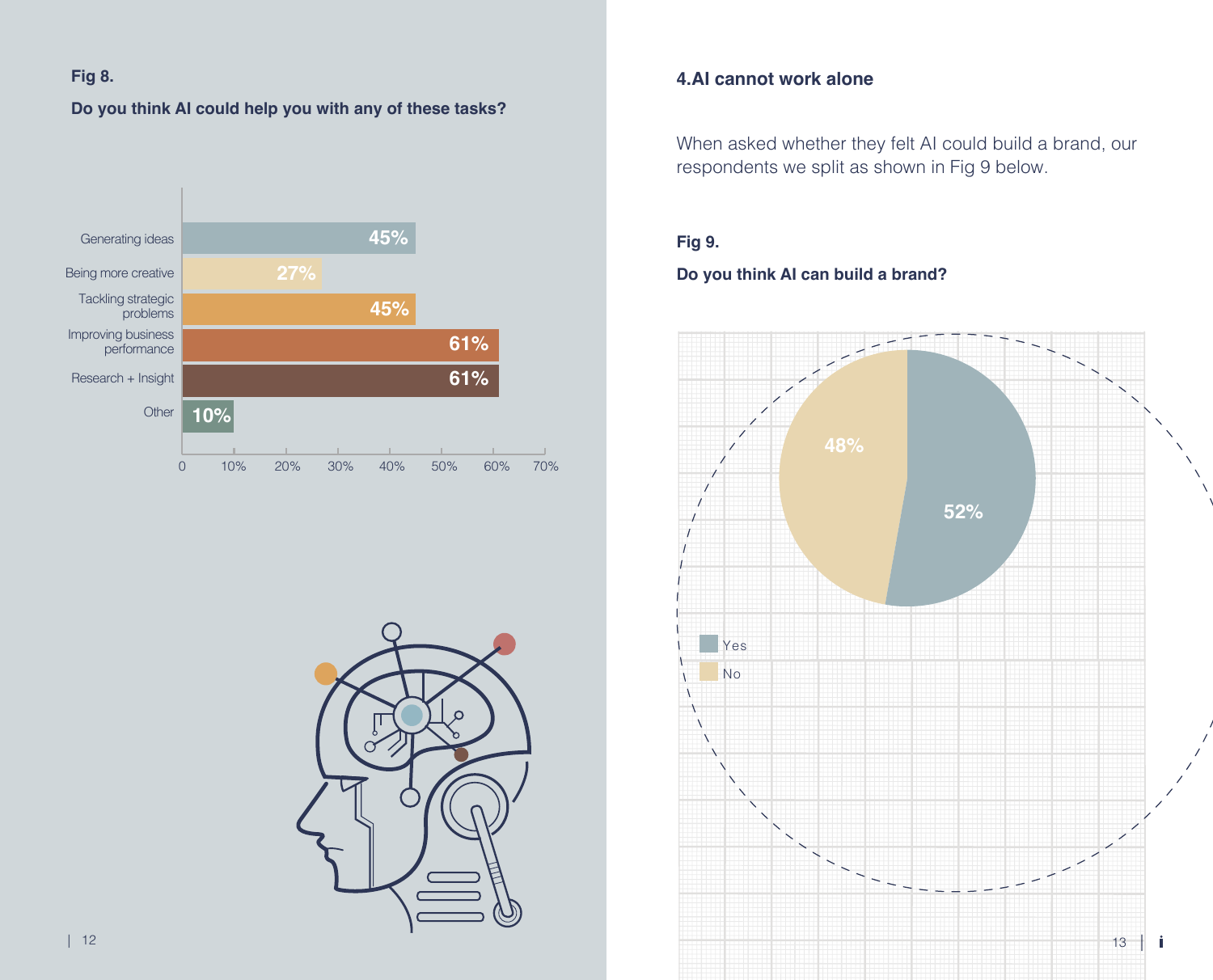On digging a little deeper we uncover that actually whether they believe AI can build a brand or not, there is an agreement amongst our respondents that AI cannot do so alone and therefore should not be seen as a silver bullet, as the below selection of comments highlight.



*"Not on its own, but it can fuel the insights that determine the strategy"*

## *"Of course. The question is whether it can build a good brand"*

*"Automate compliance and accelerate decision making"*

*"AI can produce 100 strategies in no time.*  **Even if 99 are rubbish, you've short cut to**  *1 good idea"*

*"It can provide deep insight at speed and identify emerging trends and behaviours far more effectively than traditional research methods"*

# **"It's missing the human emotional touch"**

*"Anything is possible"*

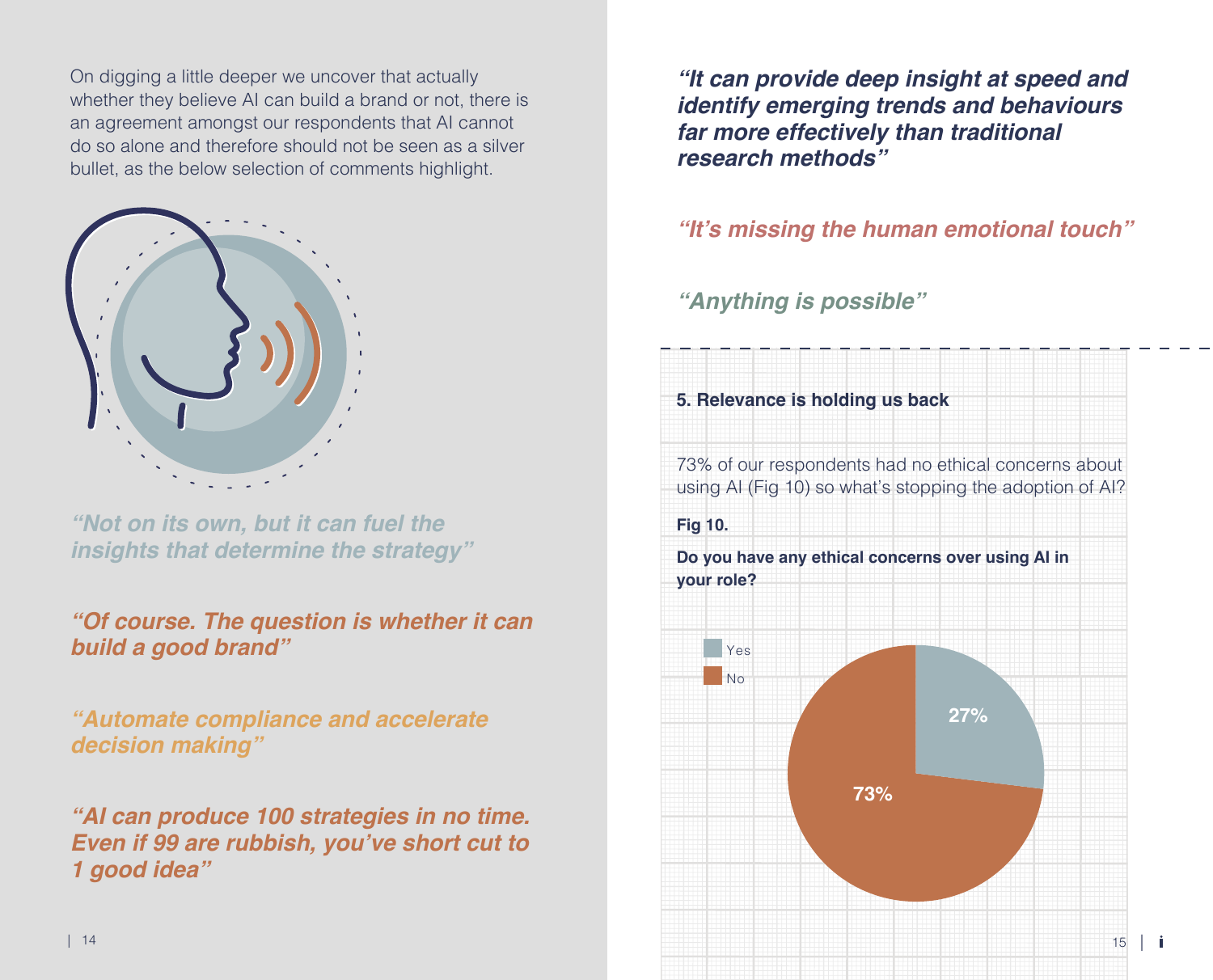#### **Fig 11.**

#### **What limitations can you see with AI?**



As Fig 11 above shows, it comes in the triple form of data relevance (23%), technology limitation (20%) and cost (19%) so the questions that need to be addressed are:

How relevant is the data?

How limited is the technology?

And how expensive will it be?

Consumer trust & respect is also high on the agenda. As one respondent puts it "We already ignore the people we're supposed to be talking to and treat their data terribly. We need to embrace human rights decision making, consumer protection and privacy concerns before we are allowed more AI!"

### **6. Augment not Automate**

Our final question was to understand what, if anything, our respondents would not let AI loose on? Whilst there was a range of different perspectives, the general consensus is captured in the quotes below which assert that the best solutions are not those that replace humans but those that humans can use to do things better.

# *"Ideally nothing that replaces my usefulness as a human"*

*"Automate the tedious and free up the creatives to create new and better"*

**"You don't always have to take what it**  *proposes verbatim"*

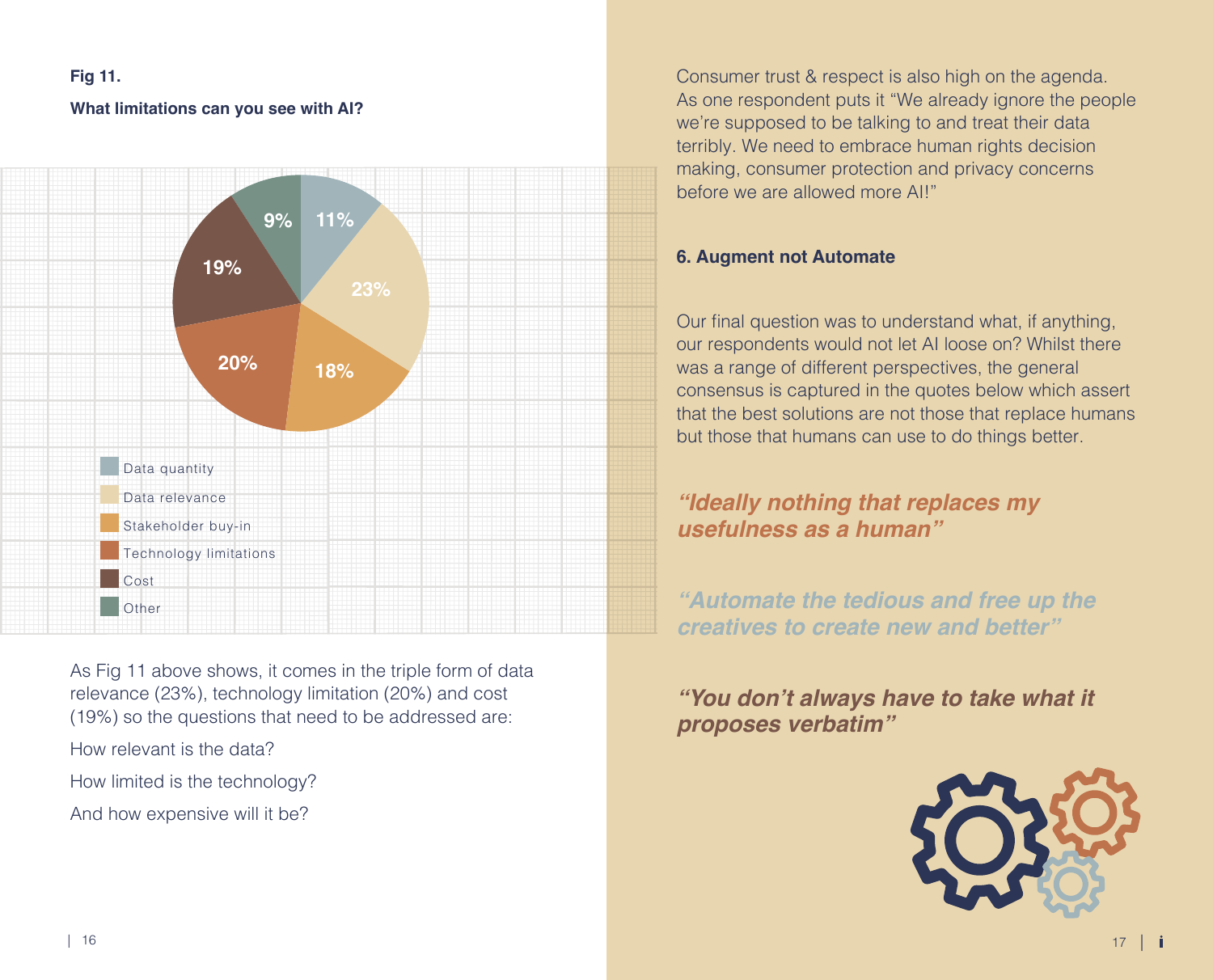### **IN CONCLUSION**

The responses from our survey show that there is a **huge opportunity** to use AI in creativity to combine internal and external inspiration and speed up idea generation cost effectively. The caveat is to overcome the perception that the technology is limited or that the data used is not relevant.

In today's culture of immediacy there is a desire for speed without losing quality. Technology advancements, such as AI, play an important role in helping businesses navigate this new normal.

0101010101010101010101

AI

0101 010104  $010$ 

 $0101$ 

0101

 $010101$ 0101 0101 **ATTSTAC** 

010101-0101-010101 0101

 $(0101$ 

01010100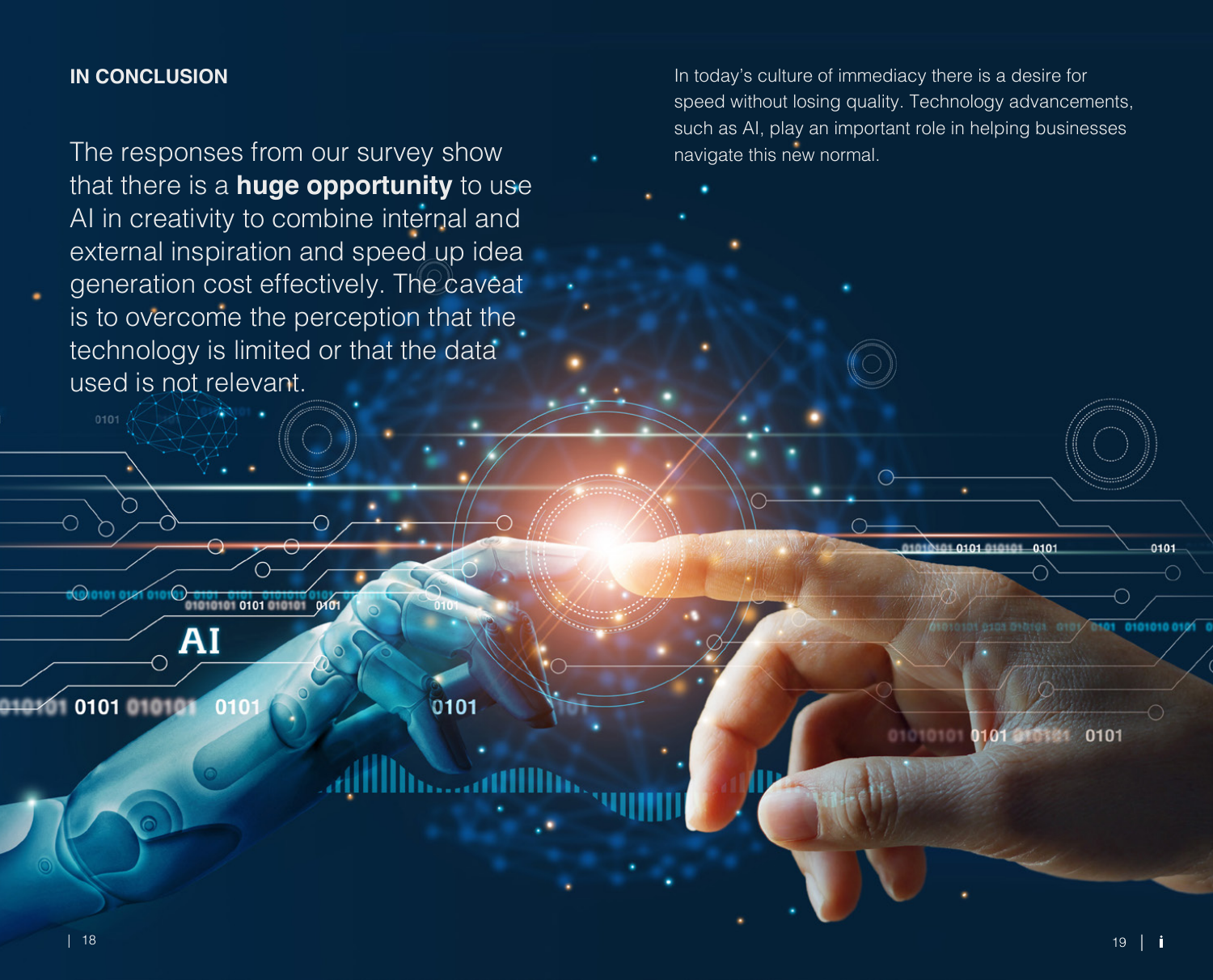If you have read Sapiens by Yuval Noah Harari you'll be familiar with his view that the reason why we are the only 'Homo' species to still exist is that our species developed the ability to transmit information about things that do not really exist (the Cognitive Revolution).

At that time, all those million years ago, it ensured our species survival and the argument for business leaders today, with technology advancements rewriting the way information is being transmitted, is whether they want to survive and flourish (like we sapiens have)

To do so technology adoption and doing things differently is the only way forward.

Technology alone is not the answer. AI can do many things, but the human touch is needed. Whilst we are still building products and services for humans, the real opportunity for AI usage is the **ability to help us do our jobs better.**



Here at  $\mathbf{T}$   $\mathbf{B}$ , we can use the machine to ensure faster delivery and creation of unique products.

We're not using AI to kill the creative process; we're using it to make it better.

By augmenting creativity we create the Intelligent Brief, enabling businesses to be more creative, more distinctive and more relevant, at speed.



With thanks to our partners MAD//Fest https://www.madfestlondon.com

Contact James Hirst on 07900 981785 or jamesh@rare-design.com for more information on the survey or to find out how we are creating the Intelligent Brief.